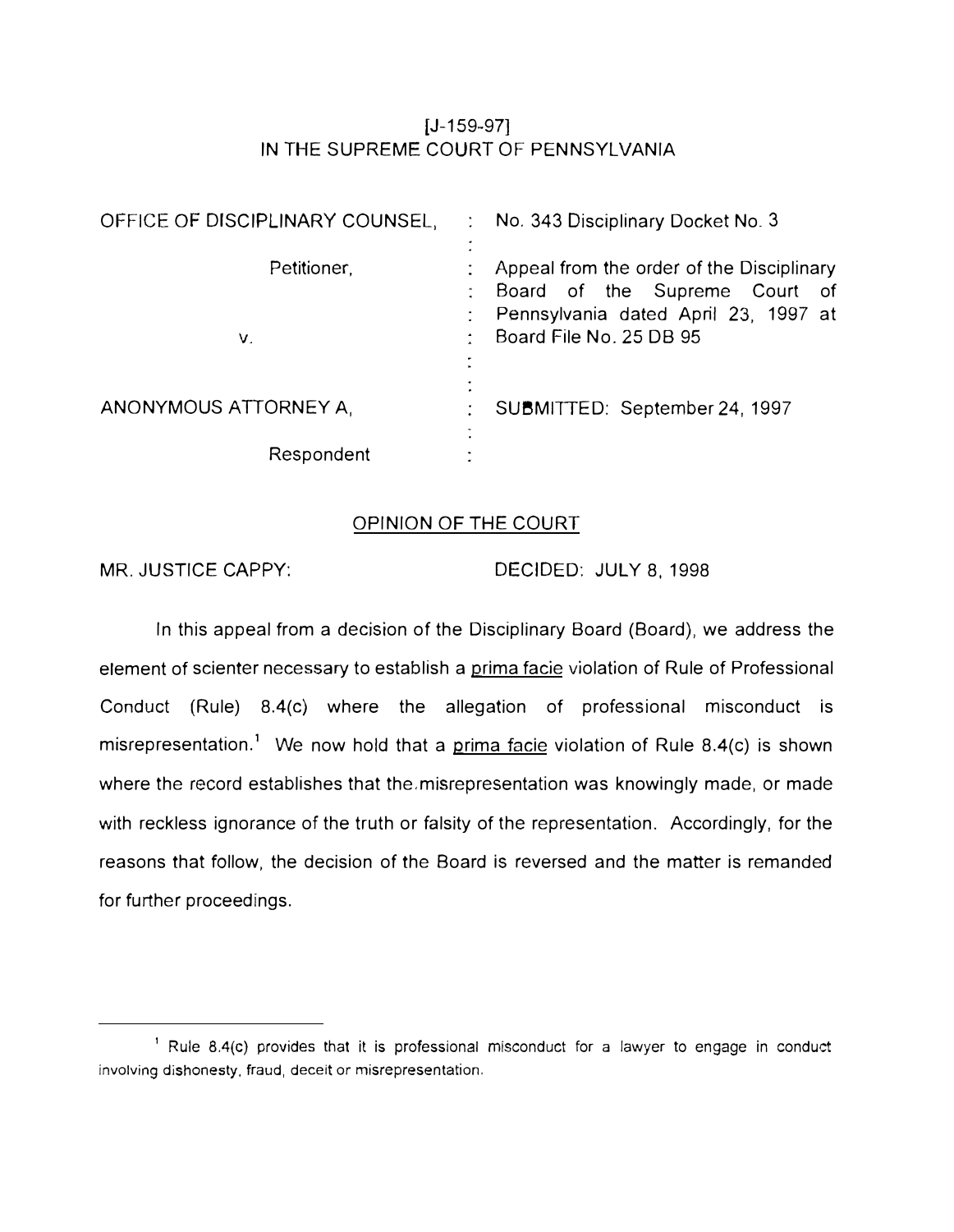The disciplinary charges in this case arose from alleged misrepresentations on the part of Respondent during his prosecution of a criminal matter.<sup>2</sup> Respondent was the District Attorney of Anonymous County at that time. Upon our consideration of the appeal in the criminal matter. we held, inter alia, that the prosecution's failure to give the defense a document<sup>3</sup> during discovery violated Pennsylvania Rule of Criminal Procedure (Pa.R.Crim.P.)  $305(B)$ .<sup>4</sup> Further, we held that the prosecution's failure to disclose the prosecution's understanding"**5** with the witness until after the witness

 $3$  The document was a confession by the defendant made to his fellow inmate.

**<sup>4</sup>**Pa.R.Crim.P. 305(8) provides in pertinent part:

(1) *Mandatory.* In all court cases, on request by the defendant, and subject to any protective order which the Commonwealth might obtain under this rule, the Commonwealth shall disclose to the defendant's attorney all of the following requested items or information. provided they are material to the instant case. The Commonwealth shall. when applicable, permit the defendant's attorney to inspect and copy or photograph such items.

(b) any written confession or inculpatory statement. or the substance of any oral confession or inculpatory statement, and the identity of the person to whom the confession or inculpatory statement was made, which is in the possession or control of the attorney for the Commonwealth[.]

 $\mathbf{r} \rightarrow \mathbf{r}$ 

Pa.R.Crim.P. 305(8).

**<sup>5</sup>**The "Understanding" was an understanding between the witness and the Commonwealth that the witness's sentencing was to be held in abeyance while the witness was housed at the Anonymous County Prison. where he was gathering information for the Commonwealth on fellow inmates.

<sup>&</sup>lt;sup>2</sup> Rule 402 of the Pennsylvania Rules of Disciplinary enforcement requires that the identity of an attorney undergoing disciplinary investigation remain confidential. To maintain that confidentiality, this opinion will not reveal any information that would lead to a breach of confidentiality. Normally, this Court would not publish an opinion on a disciplinary matter that is still pending. However. the nature of the legal resolution of this opinion requires publication for the benefit of the bar.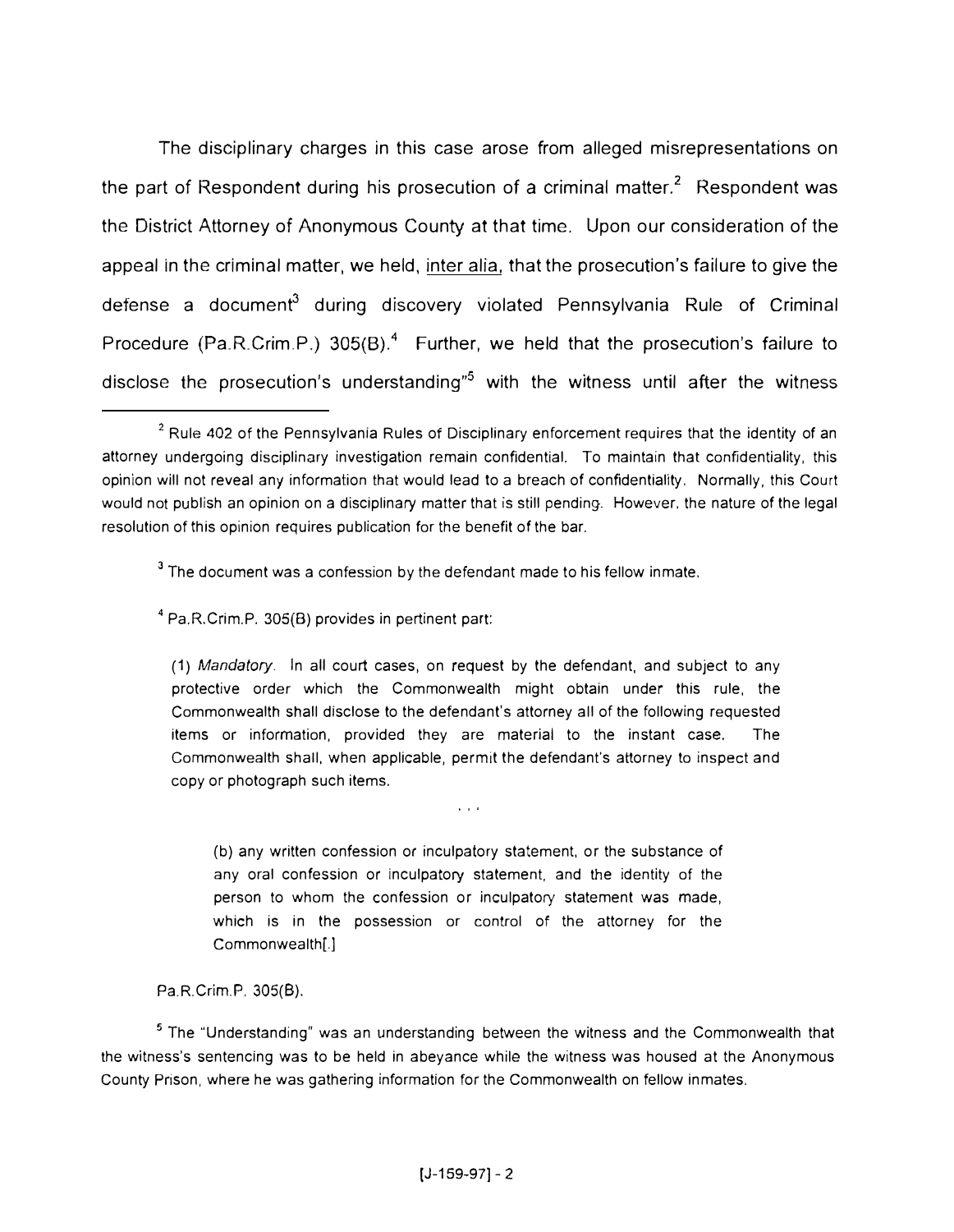testified at the trial as a rebuttal witness on behalf of the prosecution, violated the holding in Brady v. Maryland, 373 U.S. 83, 83 S.Ct. 1194, 10 L.Ed.2d 215 (1963). We then referred the matter of Respondent's conduct to the Board for consideration of whether disciplinary charges should be brought against him.

Subsequently, the Board formally charged Respondent with violating Rule 8.4(c) during the criminal prosecution between 1988 and 1992. A Hearing Committee found that Petitioner had not established a prima facie violation of Rule 8.4(c) and recommended that the Petition for Discipline be dismissed. One Hearing Committee Member dissented. Petitioner filed a Brief on Exceptions, and oral argument was heard by a panel of the Board.

The Board, in its Opinion and Order, reasoned that, to make a prima facie showing of a violation of Rule 8.4(c), Petitioner must show that Respondent's misrepresentation was made with knowledge of its falsity. The majority concluded that Respondent's untrue statements were made as a result of his negligence. The majority ruled that Petitioner had failed to show a violation of Rule 8.4 (c) by this conduct; thus, the Board directed that the charges filed against Respondent be dismissed. One Board Member concurred with the majority opinion and four Board Members dissented. The concurring Board Member agreed with the majority that Petitioner failed to meet its burden of proving misconduct and agreed with the dismissal of the charges against Respondent. He wrote separately, however, to stress that the dismissal of the charges should not be perceived as providing Respondent's office with an improper advantage in the prosecution of criminal cases and to comment on the perceived need for Respondent to change the discovery policy of his office. Two of the dissenting Board Members dissented from the dismissal of the charges against Respondent. Although these dissenting Board Members found Respondent had no specific intent to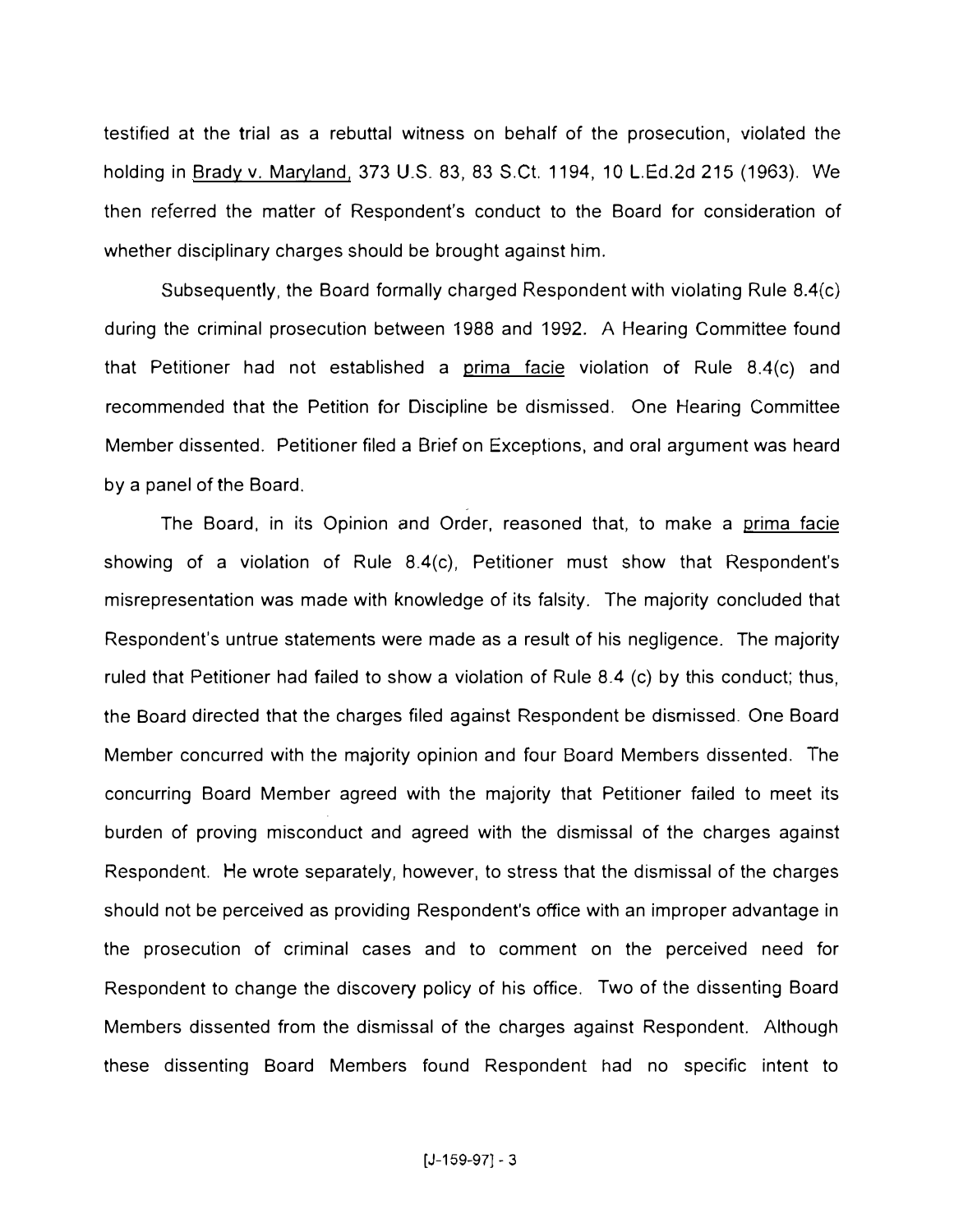misrepresent the facts to the defense and the court, relying on In re Anonymous, No. 126 D.B. 92, 26 D.&C. 4th 427 (1995), they would have found that Respondent violated Rule 8.4(c) and should be subjected to public censure. The remaining dissenting Board Members would have recommended reinstatement of the charges for the same reason, but would have recommended that Respondent be subject to private reprimand because he had no previous disciplinary violations.

This court granted allowance of appeal limited to the question of the level of mental culpability which must be shown to establish an attorney's grima facie violation of Rule 8.4(c) for an alleged misrepresentation.<sup>6</sup>

In disciplinary cases our review is de novo; we are not bound by the findings of the Hearing Committee or the Board. Office of Disciplinary Counsel v. Christie, 536 Pa. 394, 639 A.2d 782 (1994). However. we give substantial deference to the findings and recommendations of the Board. Id.

Our Rule 8.4(c) provides in pertinent part:

# **Rule 8.4 MISCONDUCT**

It is professional misconduct for a lawyer to:

(c) engage in conduct involving dishonesty, fraud, deceit or misrepresentation . . . .

 $\sim 10^{-1}$ 

Rule 8.4(c).

<sup>&</sup>lt;sup>6</sup> Petitioner bears the burden of proving Respondent's professional misconduct in a proceeding based upon a Petition for Discipline. Evidence is sufficient to prove misconduct if a preponderance of that evidence establishes the charged violations and the proof of such conduct is clear and satisfactory. Office of Disciplinary Counsel v. Duffield, 537 Pa. 485, 644 A.2d 1186 (1994).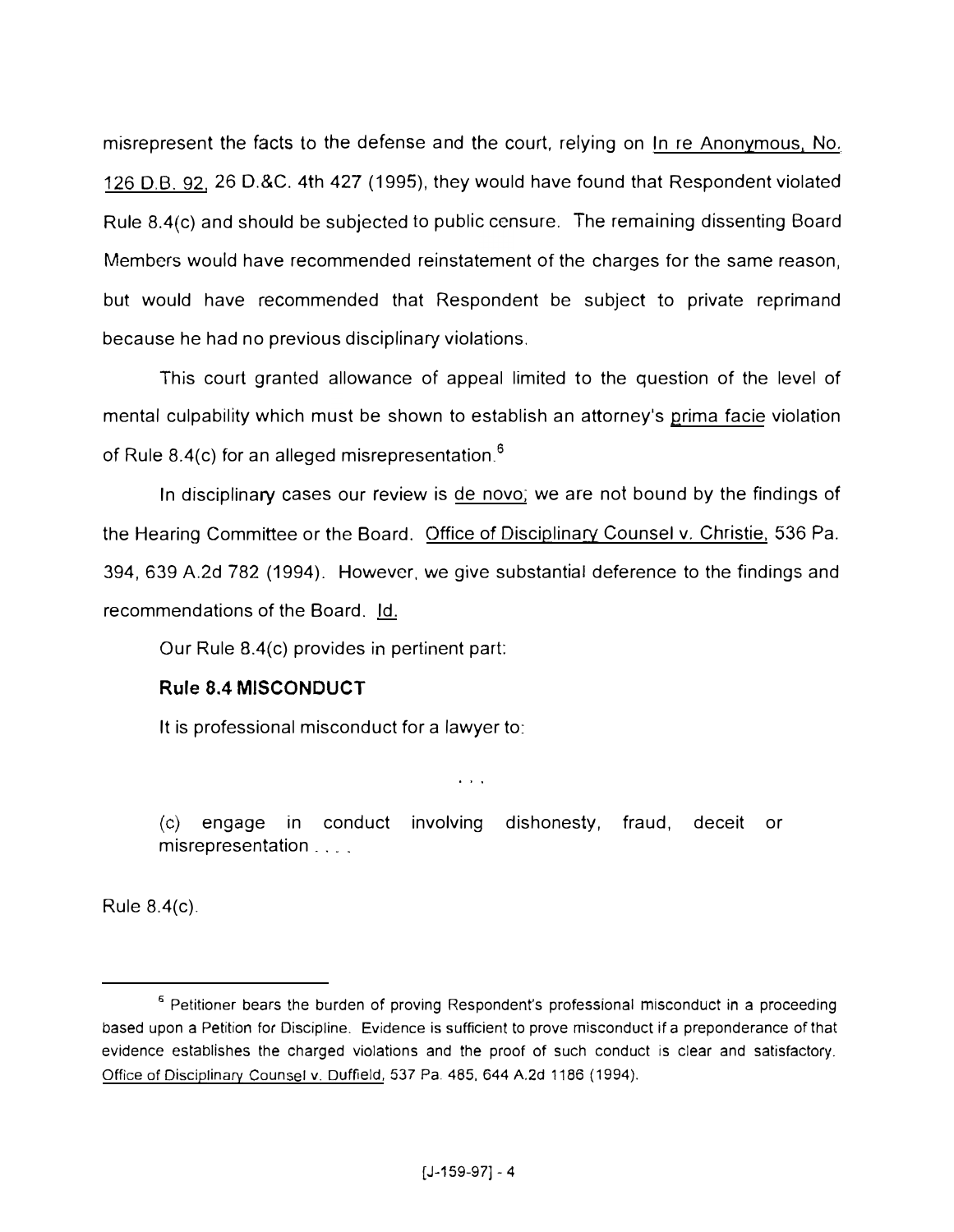Rule 8A(c) was preceded by Disciplinary Rule (DR) DR 1-102(A)(4), which similarly provided that it was professional misconduct for an attorney to engage in conduct involving misrepresentation.<sup>7</sup>

While this court has not previously addressed an attorney's misrepresentation allegedly violative of Rule 8.4(c), we have addressed an attorney's misrepresentation in the context of DR 1-102(A)(4) in Office of Disciplinary Counsel v. Geisler, 532 Pa. 56, 614 A.2d 1134 (1992). In Geisler. we did not, however, address the mental culpability standard for an attorney's alleged misrepresentation which Petitioner must meet in order to establish a violation of DR 1-102(A)(4). The evidence in Geisler established that the respondent attorney, through his ignorance, failed to perceive that it was impossible for him to provide appropriate services to all of the clients whose cases he accepted. We quoted the Board's opinion in Geisler as follows:

ln order to conceal his neglect, Respondent generally did not respond to client inquiries as to the status of legal matters. When he could not avoid a client. he told the client what he believed the client wanted to hear without knowing the accuracy of his own statements. If the Respondent did not know the answer to a client inquiry, his obligation was to inform the client that he was uncertain. The record shows that the Respondent was overwhelmed with cases so that it does not seem likely that the Respondent could know the status of any given case without checking the

#### DR 1-102. Misconduct

 $\mathbf{A}$  and  $\mathbf{A}$ 

(A) A lawyer shall not:

DR 1-102(A)(4).

<sup>&</sup>lt;sup>7</sup> DR 1-102(A)(4) was a provision found in the Code of Professional Responsibility, which Code was replaced by the Rules of Professional Conduct by order of this court issued October 16, 1987. DR 1- 102(A)(4) provided in pertinent part:

<sup>(4)</sup> Engage in conduct involving dishonesty, fraud, deceit, or misrepresentation.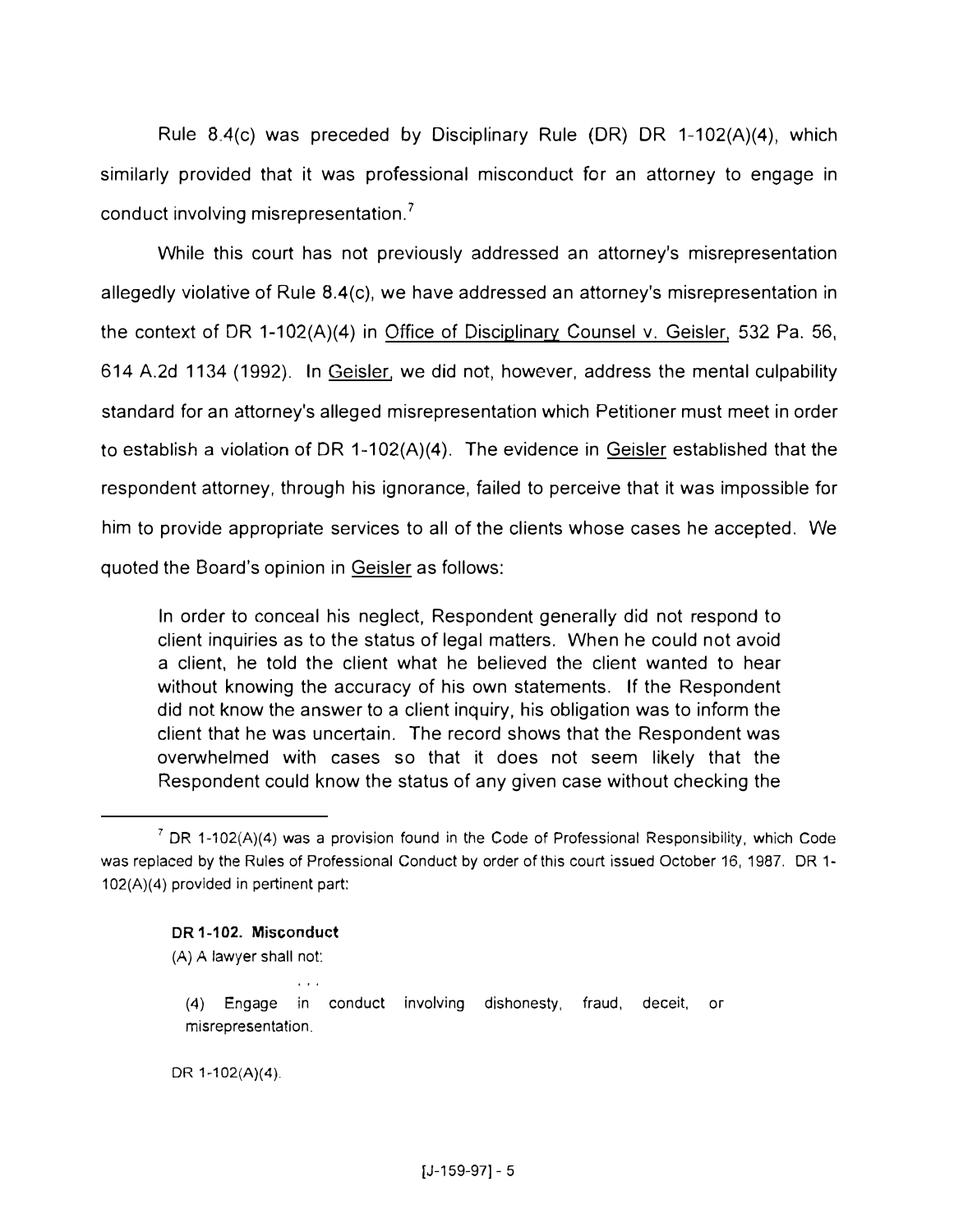case file. We find that the statements Respondent made to his clients, without knowing the accuracy of those statements are misrepresentations under DR 1-102(A)(4).

## Geisler, 532 Pa. at 60, 614A2d at 1136.

We concluded that the respondent's conduct under the facts of Geisler amounted to a violation of DR 1-102(A)(4) for which the imposition of discipline was warranted. As our opinion in Geisler focused on the discipline to be imposed on the respondent therein rather than his mental culpability, that opinion is of limited value in resolving the question presently before us.

The sole Disciplinary Board decision addressing a mental culpability standard for a violation of either our Rule 8.4(c) or our DR 1-102(A)(4) is In re Anonymous. No. 126 D.B. 92. The respondent in In Re Anonymous, No. 126 D.B. 92 represented to Chief Disciplinary Counsel at an informal admonition proceeding that he had sent, or would be sending, the client file in question to his former client that morning. The respondent's return of the client's file to the client was a condition of the respondent's informal admonition. It turned out that the respondent's representation to Disciplinary Counsel was untrue, and, several months later, the Board had to determine whether the respondent's conduct was a violation of Rule 8.4(c) which warranted the imposition of discipline. The Board explained that "misrepresentation" is defined in part as follows:

> "Any manifestation by words or other conduct by one person to another that. under the circumstances, amounts to an assertion not in accordance with the facts. An untrue statement of fact. An incorrect or false representation.'' (Black's Law Dictionary (5th ed. 1979, 903).)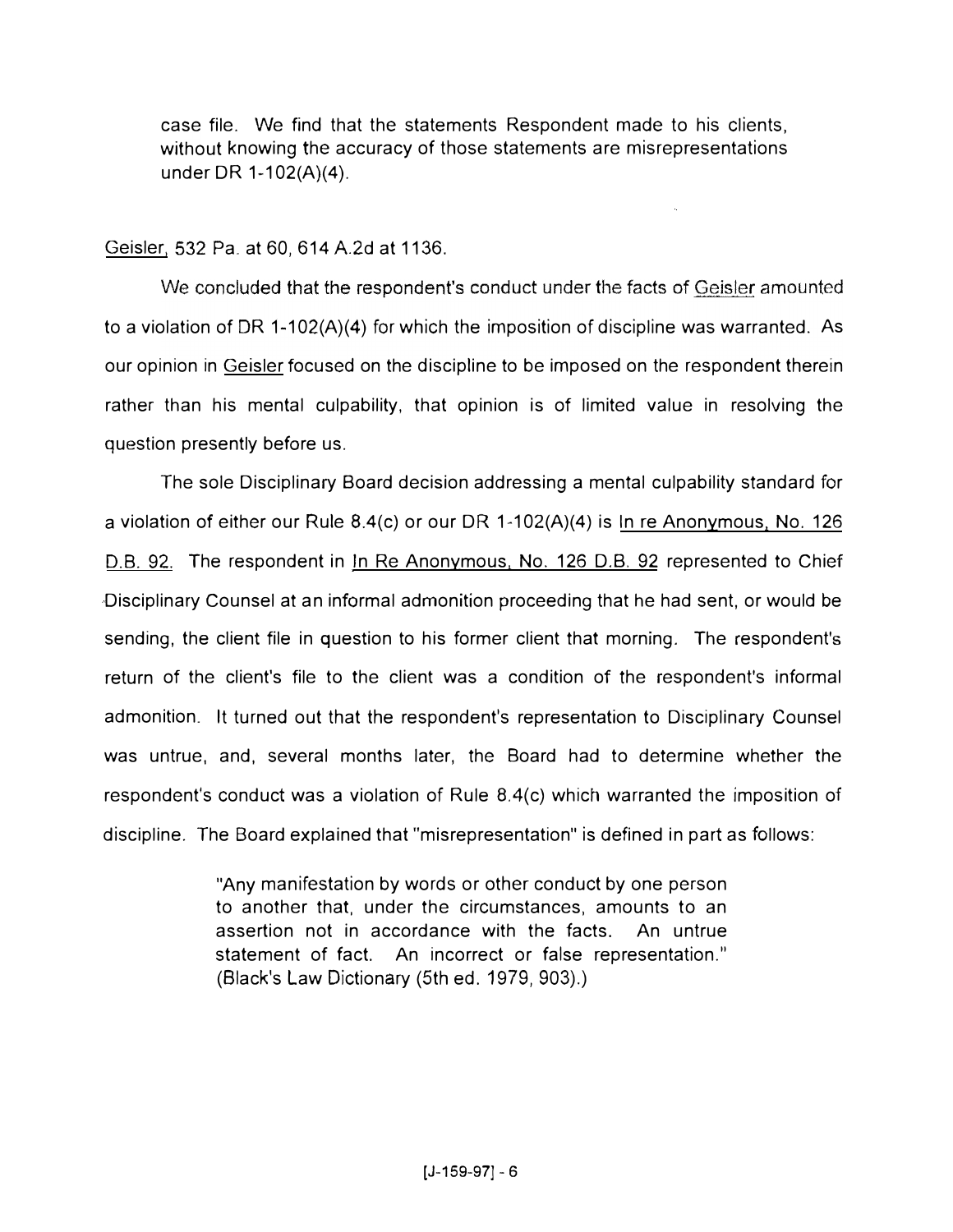### In Re Anonymous, No. 126 D.B. 92, 26 D.& C. 4th at 436.

The Board concluded in In Re Anonymous, No. 126 D.B. 92 that the respondent's misrepresentation had been made negligently. The Board further decided that a violation of Rule 8.4{c) was established by the respondent's misrepresentation to Disciplinary Counsel as part of his informal admonition, and that the imposition of discipline was warranted. We agree with the Board that the egregiousness of the facts in In Re Anonymous, No. 126 D.B. 92 called for the imposition of discipline in that case. We also agree with the Board, however, that in the present case it was correct in determining that this decision is of no precedential value regarding the issue sub iudice.

Given the absence of precedent in Pennsylvania on the issue sub iudice, this court has looked to case law from other jurisdictions for guidance. We have found decisions from several states addressing attorney misrepresentation pursuant to rules which are identical to our Rule 8.4(c) and our DR 1-102(A)(4). A review of these decisions leads us to conclude that our sister states require a showing that the respondent attorney had mental culpability beyond mere negligence in order to make out a prima facie showing of a violation of Rule 8.4(c).

Colorado has been a leading jurisdiction in exploring the issue of attorney misconduct consisting of misrepresentation in violation of Colorado's Rule 8.4(c) and its predecessor, Colorado's DR 1-102(A)(4). In the seminal disciplinary appeal of People v. Rader, 822 P.2d 950 (Colo. 1992), the Supreme Court of Colorado held that its DR 1- 102(A)(4) requires a showing that the attorney possessed a culpable mental state greater than simple negligence and that the element of scienter must be shown in order to establish a prima facie violation of the rule.

In defining the element of scienter, the Rader court rejected the notion that actual knowledge or intent to deceive must necessarily be established, stating that the element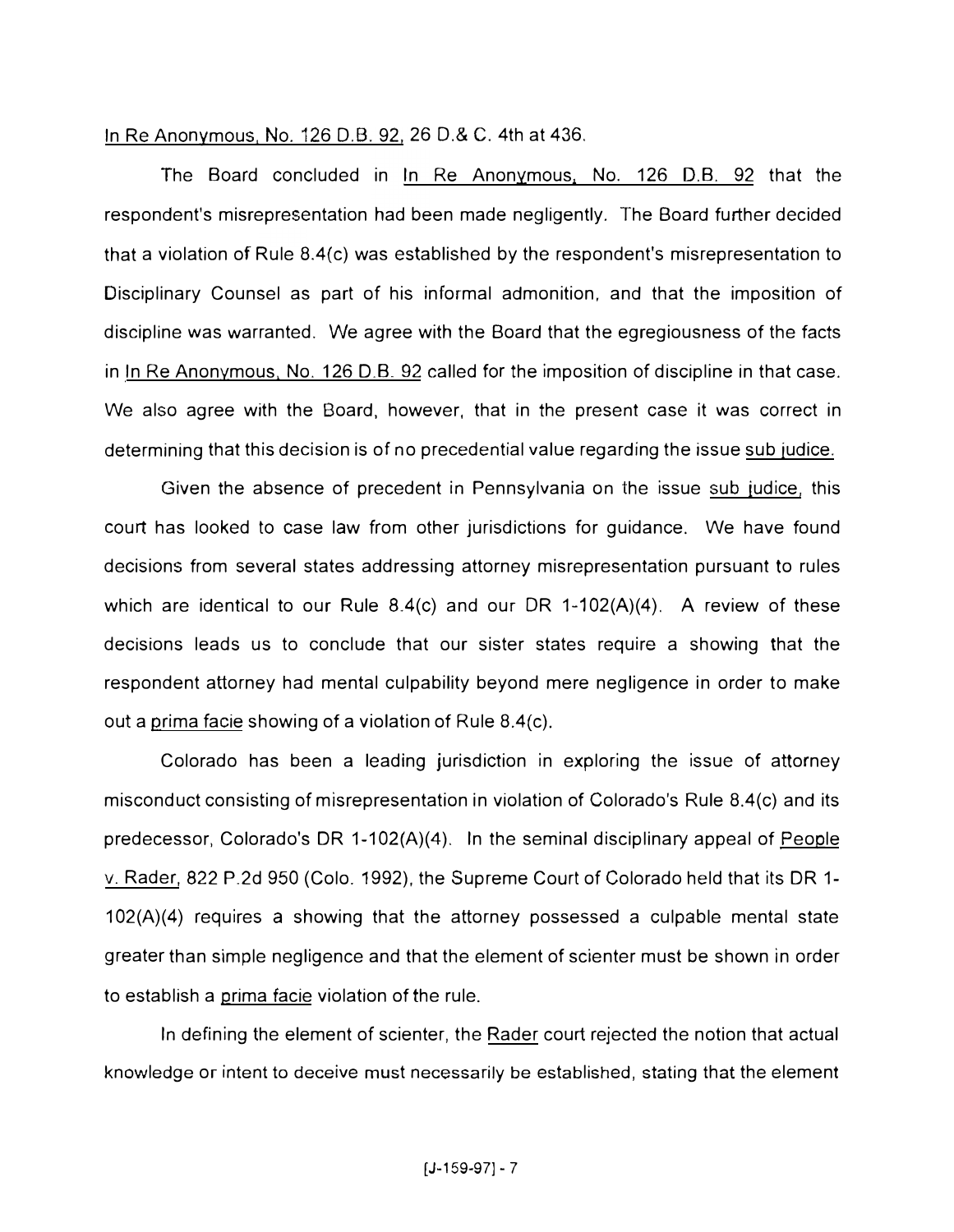of scienter is made out when the attorney's conduct is reckless, to the extent that he can be deemed to have knowingly made the misrepresentation. The crucial focus for the Rader court was whether the misrepresentation was made with reckless ignorance of the truth or falsity, and whether it was uttered with indifference to the consequences. As the court in Rader emphasized, scienter is established when an attorney:

deliberately closed his eyes to facts he had a duty to see ... or recklessly stated as facts things of which he was ignorant." United States v. Benjamin, 328 F.2d 854, 862 (2d Cir.) (holding that government could meet its burden of proving willfulness in a prosecution for conspiracy to defraud in sale of unregistered securities by showing that defendant auditor had deliberately closed his eyes to facts that were plainly to be seen or recklessly stated as facts things of which he was ignorant), *cert. denied,* 377 U.S. 953, 84 S.Ct. 1631, 12 L.Ed.2d 497 (1964). *See* also Ebrahimi v. E.F. Hutton & Co\_, 794 P.2d 1015, 1017 (Colo. App. 1989) (scienter element in civil fraud case is satisfied by either conscious knowledge of the falsity of the representation or such recklessness as amounts to conscious indifference to the truth); . . . B & B Asphalt Co. v. T.S\_ McShane Co., 242 N.W.2d 279, 284 (Iowa 1976) (the element of scienter requires a showing that the alleged false representations were made with knowledge that they were false and this requirement is met when the evidence shows that the representations were made in reckless disregard of their truth or falsity).

Rader, 822 P.2d at 953. The Supreme Court of Colorado has continued to apply its holding in Rader in disciplinary appeals involving alleged violations of Colorado's Rule 8-4(c), which replaced its DR 1-102(A)(4). See People v. Clark, 927 P.2d 838 (Colo. 1996). In addition to Colorado several other states have discussed the level of scienter required to establish a violation of Rule of Professional Conduct 8.4(c).

In State ex rel. Oki. Bar Ass'n v. McMillian, 770 P.2d 892 (Oki. 1989), the Oklahoma Supreme Court held that to establish a violation of Oklahoma's DR 1- 102(A)(4), an underlying bad or evil intent, or its equivalent, behind a misrepresentation must be shown. Subsequent to the decision in McMillan, Oklahoma adopted its Rule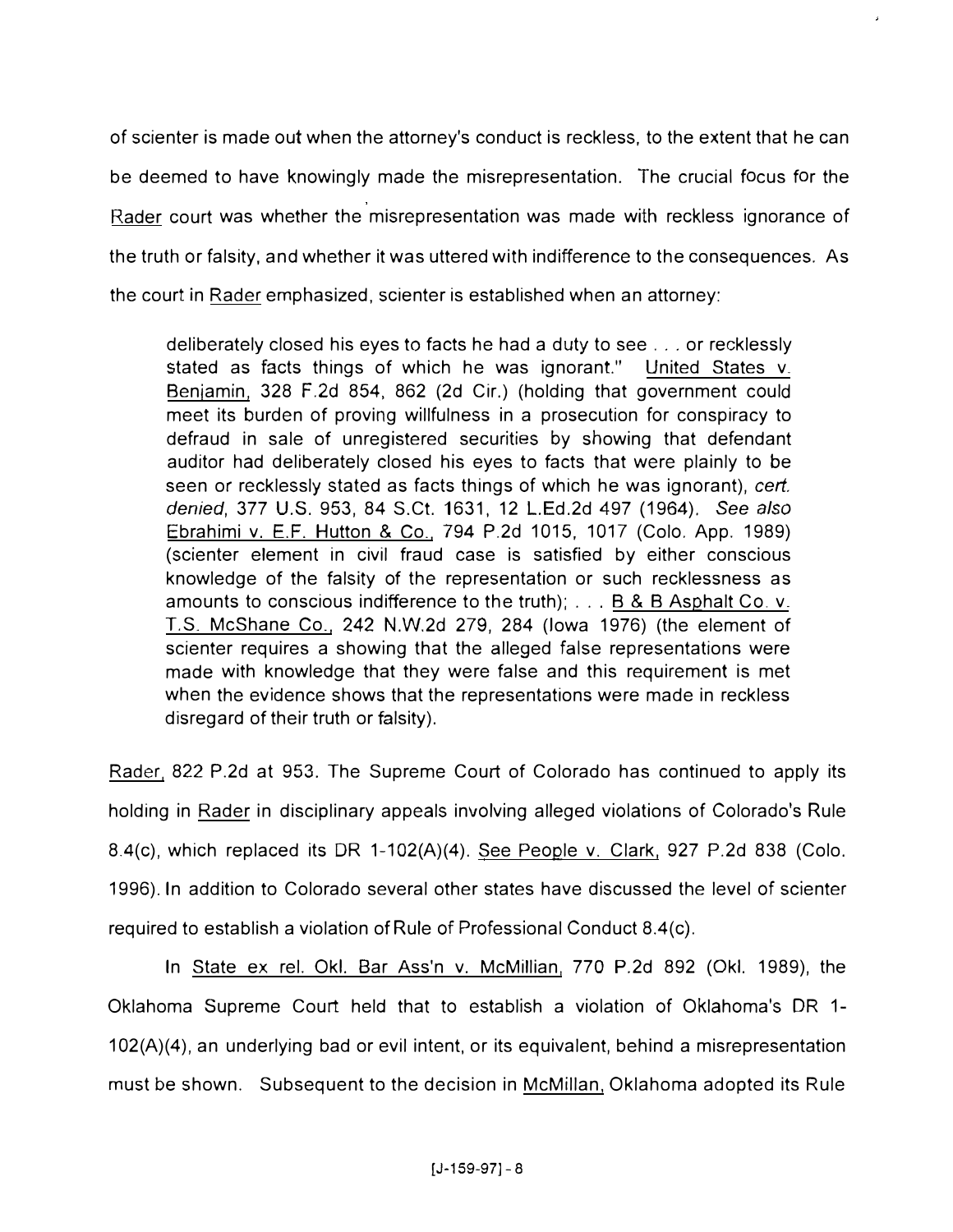8.4(c). The Oklahoma Supreme Court has interpreted its Rule 8.4(c) in State ex rel. Oklahoma Bar Association v. Johnston, 863 P.2d 1136 (OkL 1993), and continued to apply the standard discussed in McMillan.

The Supreme Court of Alaska, in In re Simpson, 645 P.2d 1223 (Alaska 1982), addressed the issue of the mental culpability of an attorney for a violation of Alaska's DR 1-102(A)(4). The Alaska Supreme Court ruled that an intentional misrepresentation by an attorney is a violation of Alaska's DR 1-102(A)(4), whereas a misrepresentation made as the result of gross negligence is not a violation of that rule. The Simpson court, finding the respondent attorney therein was grossly negligent in making untrue statements in an interrogatory response, concluded the attorney committed no violation of Alaska's DR 1-102(A)(4).

The Supreme Court of Iowa, in Committee on Professional Ethics and Conduct of the Iowa State Bar Association v. Ramey, 512 N.W.2d 569 (Iowa 1994), addressed a violation of Iowa's DR 1-102(A)(4). The respondent attorney in Ramey was an experienced prosecutor. During the trial of a criminal case, he was confronted with a chain-of-custody problem and stated to the court that he had personally examined a serialized list of monies and could guarantee that they matched up. The respondent's statement turned out to be untrue. The Ramey court found the respondent attorney's conduct in that case fell somewhere between "deliberately misleading" and "made in reckless disregard of the true facts". The Iowa Supreme Court found a violation of its DR 1-102(A)(4) where it was shown that the respondent attorney's misrepresentation was made with, at the least, a reckless disregard for its truth or falsity, emphasizing that the respondent had "personally guaranteed" the veracity of his statement.

It is evident from our review of other jurisdictions' decisions that our sister states have required a showing of some level of mental culpability, beyond mere negligence,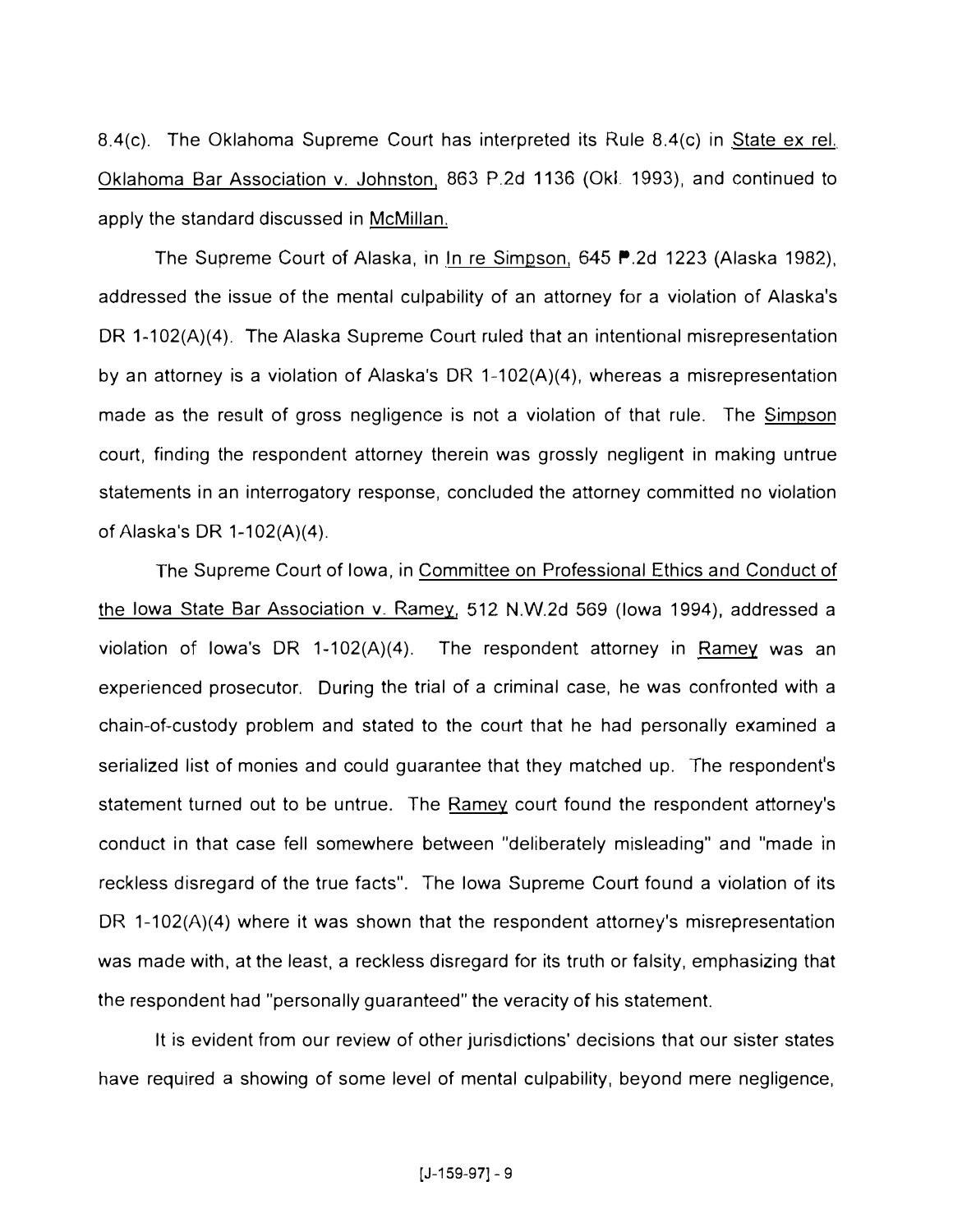on the part of the accused attorney before an attorney's violation of either DR 1-  $102(A)(4)$  or Rule  $8.4(c)$  for a misrepresentation is made out.

We find the standard expressed by the Supreme Court of Colorado in Rader to be most appropriate in interpreting our Rule 8.4(c). Thus, we hold that a culpable mental state greater than negligence is necessary to establish a prima facie violation of Rule 8.4(c) This requirement is met where the misrepresentation is knowingly made, or where it is made with reckless ignorance of the truth or falsity thereof. We agree with the Rader court that no actual knowledge or intent to deceive on the part of the Respondent is necessary to establish a prima facie violation; the element of scienter is made out if Respondent's conduct was reckless, to the extent that that he can be deemed to have knowingly made the misrepresentation.<sup>8</sup> Thus, for the purpose of establishing a prima facia case, recklessness may be described as the deliberate closing of one's eyes to facts that one had a duty to see or stating as fact, things of which one was ignorant.

Id., 538 Pa, at 207-08, 647 A.2d at 889. We are not herein requiring that all of the elements for an intentional misrepresentation in tort law be made out in order to establish a prima facie violation of Rule 8.4(c), We emphasize that although an attorney must possess a culpable mental state greater than negligence, no actual knowledge or intent to deceive on the part of a respondent is necessary in order to establish a prima facie violation. As stated above, the element of scienter is established when conduct is so reckless that the misrepresentation can be deemed to have been knowingly made.

<sup>&</sup>lt;sup>8</sup> Cf. Gibbs v. Ernst, 538 Pa. 193, 647 A.2d 882 (1994), in which this court has set forth the following elements for a cause of action for intentional misrepresentation or fraud in tort law as follows:

<sup>(1)</sup> a representation; (2) which is material to the transaction at hand; (3) made falsely, with knowledge of its falsity *or* recklessness as to whether it is true or false; (4) with the intent of misleading another into relying on it; (5) justifiable reliance on the misrepresentation; and (6) the resulting injury was proximately caused by the reliance .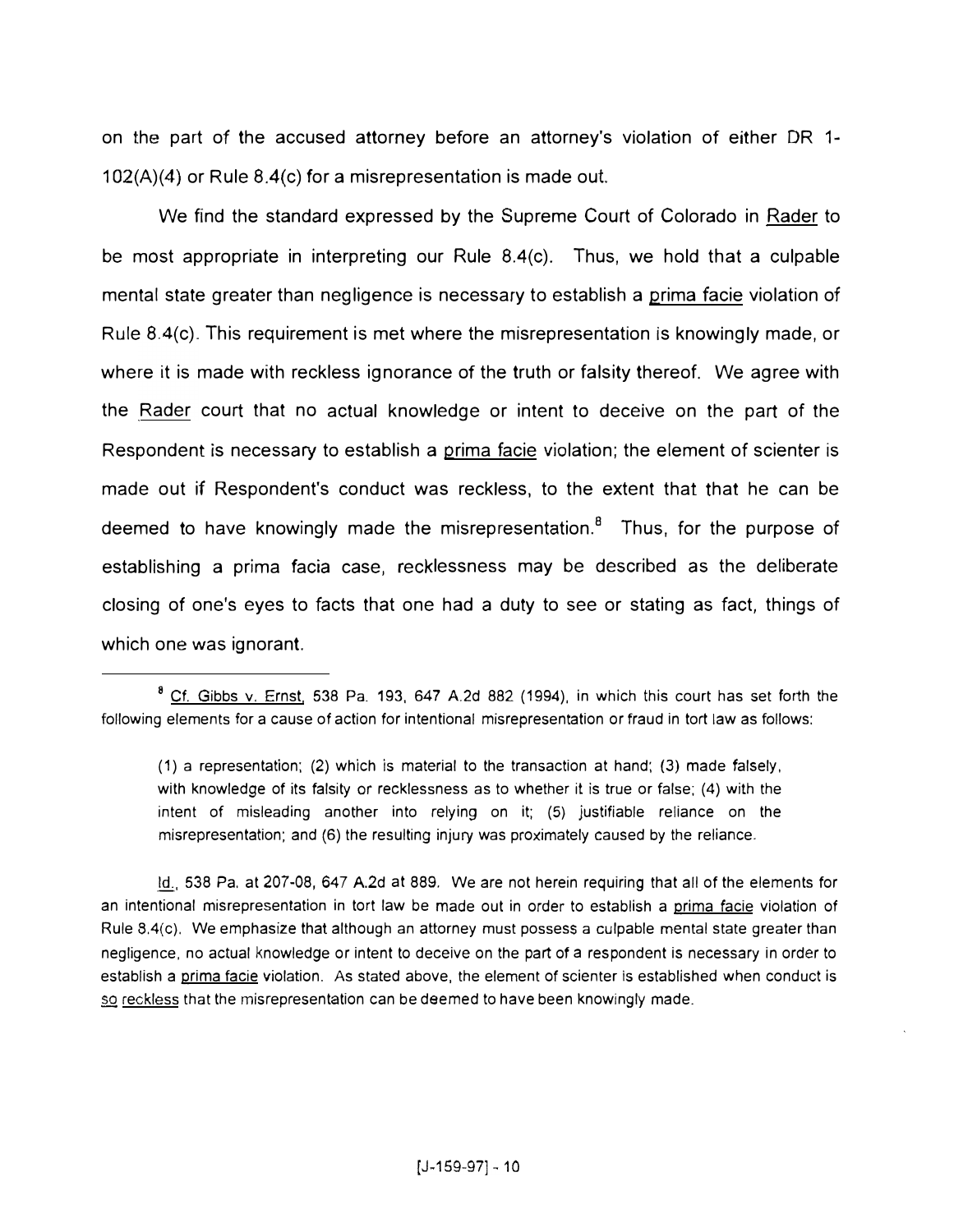Our holding today clarifies this court's finding that the respondent in Geisler violated DR 1-102(A)(4). The respondent in Geisler made misrepresentations which were so reckless that he could be deemed to have made them knowingly. Thus, our decision in Geisler is unaffected by our holding today.

Having defined the level of mental culpability necessary to establish a prima facie violation of Rule 8.4(c), we find it necessary to remand the instant case to the Board to consider the disciplinary charges brought against Respondent consistent with the parameters set forth in this opinion. The decision of the Board is reversed and the matter is remanded for further proceedings.

Mr. Justice Saylor files a concurring and dissenting opinion in which Mr. Justice Castille joins.

Judgment Entered July 8, 1998,

Patricia Honard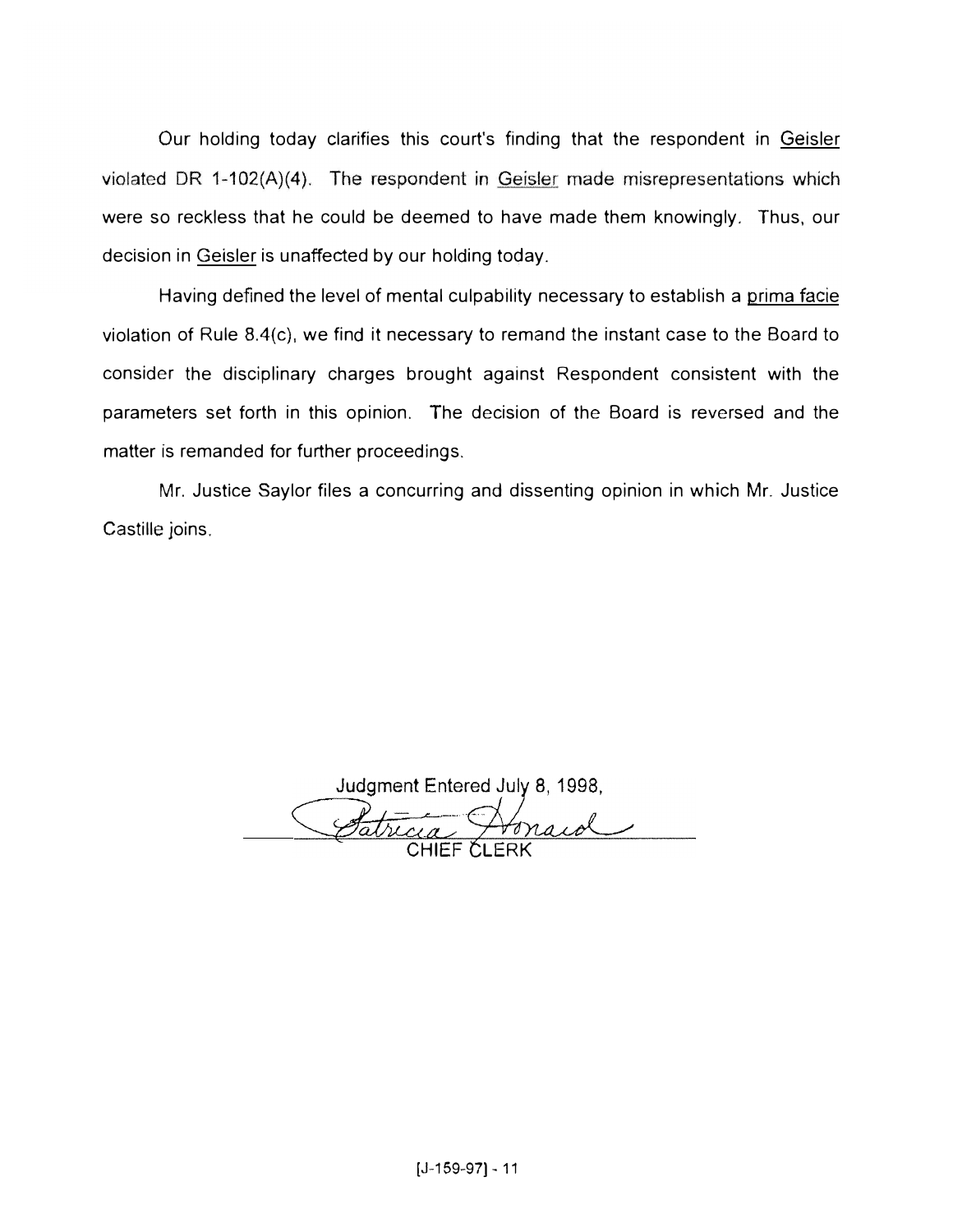## [J-159-97] **IN THE SUPREME** COURT OF **PENNSYLVANIA**

|               | OFFICE OF DISCIPLINARY COUNSEL, |  |                                |  |  | : No. 343 Disciplinary Docket   |  |  |  |
|---------------|---------------------------------|--|--------------------------------|--|--|---------------------------------|--|--|--|
|               |                                 |  | : No. 3                        |  |  |                                 |  |  |  |
|               | Petitioner                      |  |                                |  |  |                                 |  |  |  |
|               |                                 |  | : Appeal from the order of the |  |  |                                 |  |  |  |
|               |                                 |  | : Disciplinary Board of the    |  |  |                                 |  |  |  |
| $\mathbf v$ . |                                 |  |                                |  |  | : Supreme Court of Pennsylvania |  |  |  |
|               |                                 |  |                                |  |  | : dated April 23, 1997 at Board |  |  |  |
|               |                                 |  |                                |  |  | : File No. 25 DB 95             |  |  |  |
|               | ANONYMOUS ATTORNEY A.           |  |                                |  |  |                                 |  |  |  |
|               | Respondent                      |  |                                |  |  | : SUBMITTED: September 24, 1997 |  |  |  |

#### **CONCURRING AND DISSENTING OPINION**

### **MR. JUSTICE SAYLOR: DECIDED: JULY 8, 1998**

I join in the majority's holding that the element of scienter is satisfied, and a prima facie violation of Rule 8.4(c) established, by evidence that the misrepresentation in question was made knowingly or with reckless ignorance of the truth or falsity of the representation.

On the record before us, however, I am unable to join in a remand to the Board for the purpose of considering the charges against Respondent in light of this standard. The Disciplinary Board "is of the opinion that [Respondent's] misrepresentation was not intentional and was made upon a reasonable reliance on an established office policy...." Disciplinary Board Opinion at 21 (emphasis added) . In my view, the Board's conclusion that Respondent's reliance on